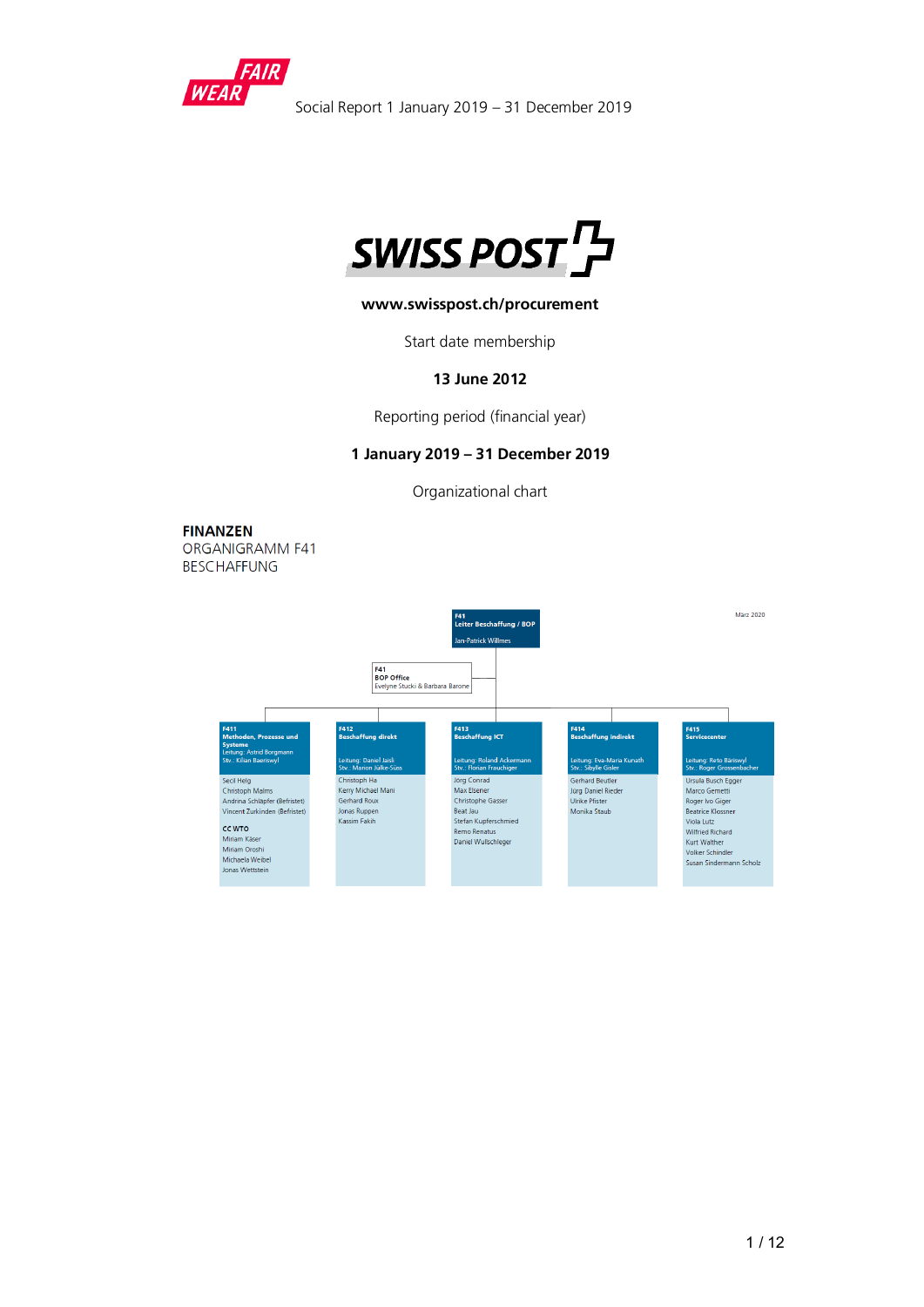

## Contents

| 1.   |  |
|------|--|
| 1.1. |  |
| 1.2. |  |
| 1.3. |  |
| 1.4. |  |
| 1.5. |  |
| 2.   |  |
| 2.1. |  |
| 2.2. |  |
| 2.3. |  |
| 2.4  |  |
| 3.   |  |
| 4.   |  |
| 4.1. |  |
| 4.2. |  |
| 4.3. |  |
| 5.   |  |
| 6.   |  |
| 7.   |  |
| 8.   |  |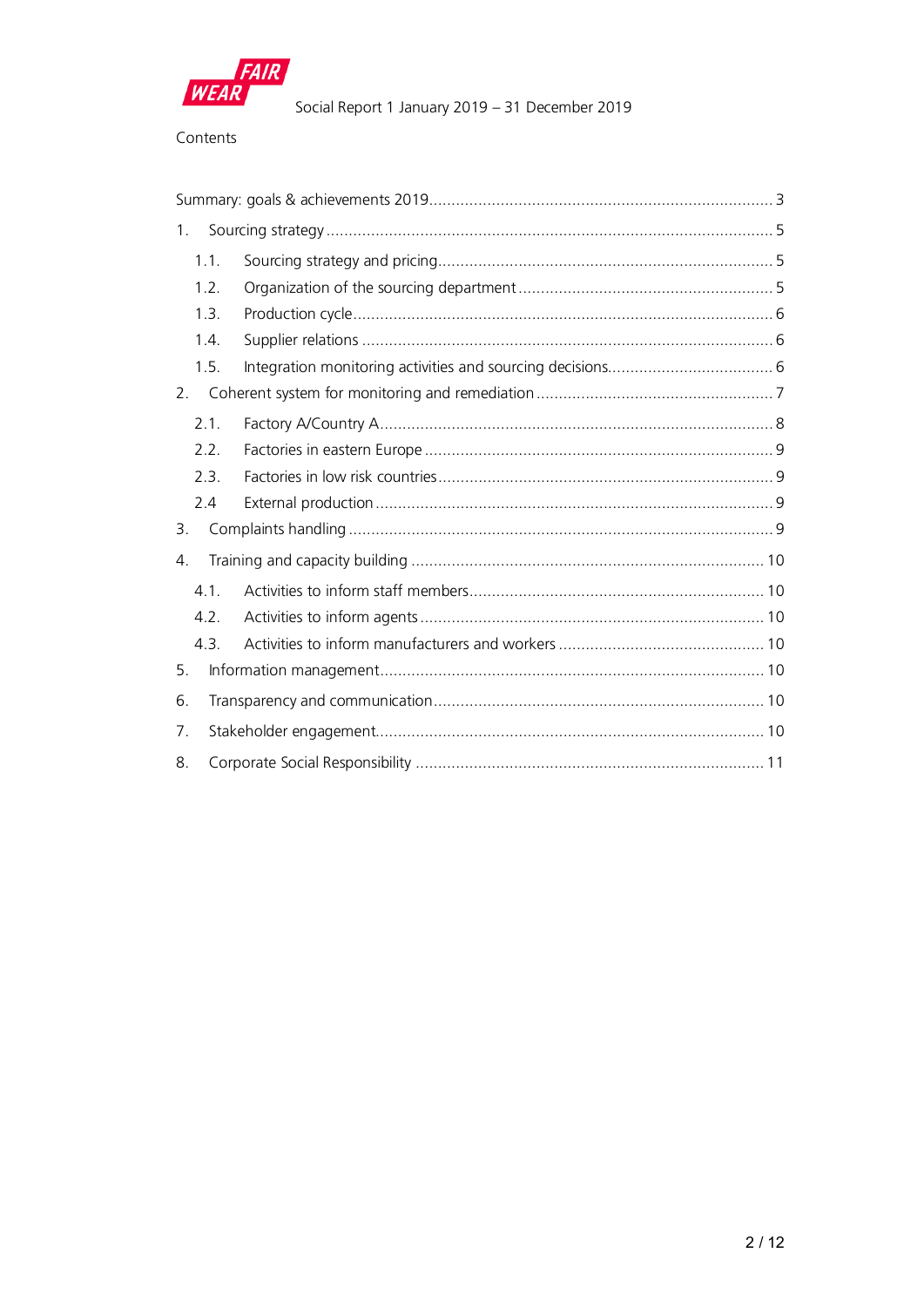

# <span id="page-2-0"></span>**Summary: goals & achievements 2019**

Swiss Post joined the worldwide Fair Wear Foundation on 13 June 2012. We joined Fair Wear Foundation to ensure that Swiss Post clothing is produced in a socially acceptable manner and that improvements can be specifically initiated together with producers where necessary.

The globally active Fair Wear Foundation is committed to sustainable clothing production. Using a multi-stakeholder approach, it brings together industry associations, trade unions and non-governmental organizations (NGOs) as equal partners in order to enforce ILO labour standards for employees and promote transparency in the garment industry.

The apparel industry is creating unbelievable ecological and social problems worldwide. Social conditions in sewing factories are a touchstone for the procurement offices. The due diligence along the entire supply chain is becoming increasingly important for consumers. Over the next few years, the industry will undergo comprehensive transformation through sustainability.

The most important aspect of the future will be the recycling economy, i.e. producing uniforms with minimum waste and with a longer service life in terms of quality and fashion.

With the adoption of the 2030 Agenda and its Sustainable Development Goals (SDGs) into corporate strategy, Swiss Post will follow responsible business practices of its suppliers on risks linked to environmental, social and ethical performance of the suppliers. The Swiss Post procurement organization has integrated the three SDGs, namely SDG8 "decent work and economic growth" SDG12 "responsible consumption and production" SDG13 "measures to protect the climate" into its procurement strategy 2021-2024, not only for the uniforms, also for other four procurement categories.

The EcoVadis score of the assessed Swiss Post suppliers is 53.5, with the benchmark at 42.5. We are working on a "Road map for responsible procurement". Swiss Post is also participating in the Swiss Confederation's project "Sample climate and energy", which includes the responsible procurement process.

It is a challenge to ensure sustainable supply chains while focusing on our five procurement targets **efficiency, effectivity, compliance, sustainability and innovation**. Swiss Post is striving to adopt socially responsible behaviour in supply chains, act in the interests of society, protect the environment and treat people fairly. We report annually on our actions in our comprehensive GRI Report.

#### <https://geschaeftsbericht.post.ch/19/ar/en/sustainability-report/>

The concept of due diligence is established as a core principle of responsible procurement organization. The focus of responsible procurement is increasingly on supply chain transparency and our work with suppliers because that is where the greatest degree of scope for improvement is to be found. Our efforts have a positive impact on all those involved, from direct suppliers in the value chain to our suppliers' subcontractors.

In 2019 Swiss Post was awarded the highest status of "Leader" for the sixth time by FWF. The specified requirements as part of the audit action plans have been implemented successfully to a large extent. Since 2014, 100% of garment suppliers are subject to monitoring.

#### **Swiss Post Corporate Procurement**

*Jan-Patrick Willmes Head of Procurement*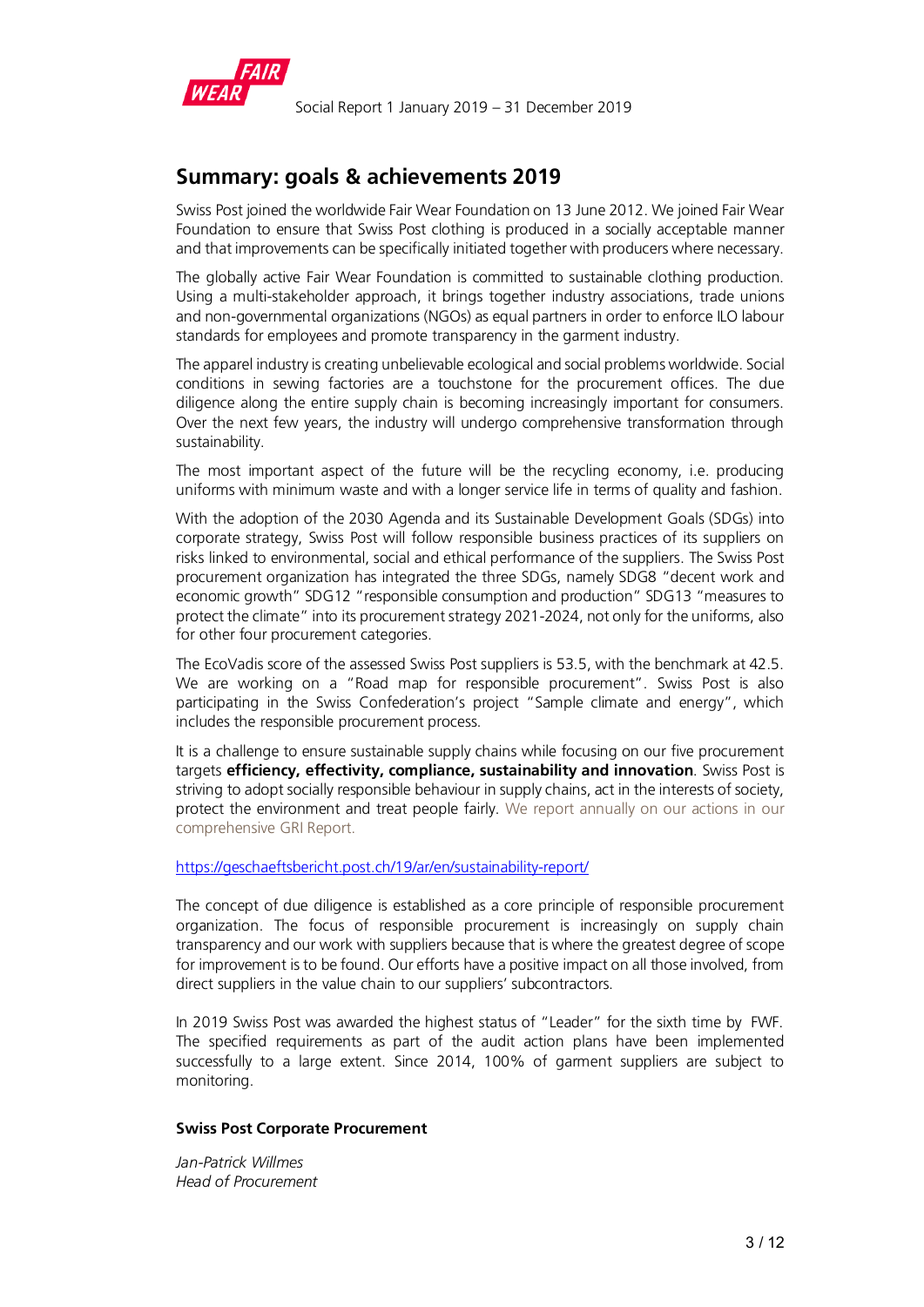

# **Swiss Post's mission for socially responsible procurement**

# **Code of Labour Practices of Fair Wear Foundation**

Swiss Post already introduced a Code of Ethics and Social Responsibility for all suppliers in 2006. For clothing procurement, Swiss Post abides by the working guidelines of Fair Wear Foundation. The code is displayed in the factories in the respective national language. The goal of Fair Wear Foundation is to improve working conditions in the garment industry. Fair Wear Foundation requires compliance with the following Code of Labour Practices: <https://www.fairwear.org/labour-standards/>

## **1. Employment is freely chosen**

There must be no use of forced labour.

## **2. There is no discrimination in employment**

Recruitment, wage policy, admittance to training programmes, employee promotion policy, policies of employment termination, retirement, and any other aspect of the employment relationship shall be based on the principle of equal opportunities, regardless of race, colour, sex, religion, political affiliation, union membership, nationality, social origin, deficiencies or handicaps (ILO Conventions 100 and 111).

## **3. No exploitation of child labour**

There must be no use of child labour. Prospective employees may not be employed before they have reached the age of completion of compulsory schooling and on no account may they be employed under the age of 15.

## **4**. **Freedom of association and the right to collective bargaining**

The right of all workers to form and join trade unions and bargain collectively shall be recognised. (ILO Conventions 87 and 98). The company shall in those situations in which the right to freedom of association and collective bargaining are restricted under law, facilitate parallel means of independent and free association and bargaining for all workers. Workers' representatives shall not be the subject of discrimination and shall have access to all workplaces necessary to carry out their representation functions. (ILO Convention 135 and Recommendation 143)

## **5. Payment of a living wage**

Wages and benefits paid for a standard working week shall meet at least legal (if it has been defined) or industry minimum standards and always be sufficient to meet basic needs of workers and their families and to provide some discretionary income. (ILO Conventions 26 and 131). Deductions from wages for disciplinary measures shall not be permitted nor shall any deductions from wages not provided for by national law be permitted. Deductions shall never constitute an amount that will lead the employee to receive less than the minimum wage. Employees shall be adequately and clearly informed about the specifications of their wages including wage rates and pay period.

## **6. No excessive working hours**

Hours of work shall comply with applicable laws and industry standards. In any event, workers shall not on a regular basis be required to work in excess of 48 hours per week and shall be provided with at least one day off for every seven-day period. Overtime shall be voluntary, shall not exceed 12 hours per week, shall not be demanded on a regular basis and shall always be compensated at a premium rate. (ILO Convention 1)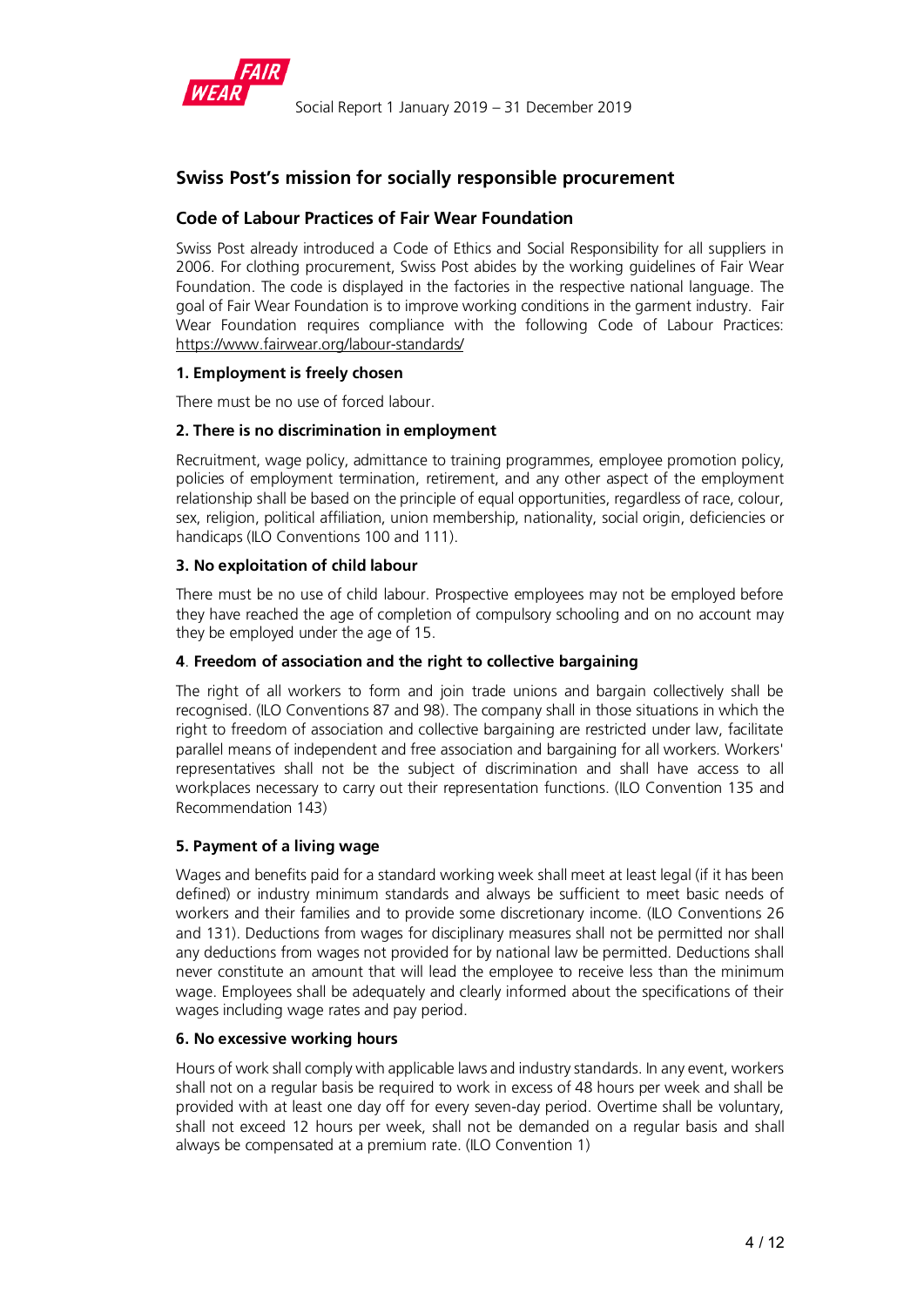

# **7. Safe and healthy working conditions**

A safe and hygienic working environment shall be provided, and best occupational health and safety practice shall be promoted, bearing in mind the prevailing knowledge of the industry and of any specific hazards. Appropriate attention shall be paid to occupational hazards specific to this branch of the industry and assure that a safe and hygienic work environment is provided for. Effective regulations shall be implemented to prevent accidents and minimise health risks as much as possible (following ILO Convention 155). Physical abuse, threats of physical abuse, unusual punishments or discipline, sexual and other harassment, and intimidation by the employer is strictly prohibited.

# **8. Legally binding employment relationship**

Obligations to employees under labour or social security laws and regulations arising from the regular employment relationship shall not be avoided through the use of labour-only contracting arrangements, or through apprenticeship schemes where there is no real intent to impart skills or provide regular employment. Younger workers shall be given the opportunity to participate in education and training programmes.

# <span id="page-4-0"></span>**1. Sourcing strategy**

# <span id="page-4-1"></span>**1.1. Sourcing strategy & pricing**

When purchasing clothing, Swiss Post's concern is that its employees are attired purposefully, attractively and uniformly. We try to buy from countries where a reasonable rule of law will be respected. 93% of clothing items are procured from Europe. Our procurement strategy 2017-2020 in a nutshell:

| <b>Sustainability</b> | Social: acceptance by manufacturers of Swiss Post's Code of Ethics and<br>Social Responsibility and Fair Wear Foundation's Code of Labour<br>Practices<br>Trust: long-term relationships with the producers |  |  |  |  |  |  |  |  |
|-----------------------|-------------------------------------------------------------------------------------------------------------------------------------------------------------------------------------------------------------|--|--|--|--|--|--|--|--|
| Compliance            | Complying with laws, other regulations and standards                                                                                                                                                        |  |  |  |  |  |  |  |  |
| <b>Efficiency</b>     | Economical: best value for money                                                                                                                                                                            |  |  |  |  |  |  |  |  |
| <b>Effectivity</b>    | Local sourcing, materials chosen locally from the production region                                                                                                                                         |  |  |  |  |  |  |  |  |
| <b>Innovation</b>     | Using innovative materials: long garment lifecycle                                                                                                                                                          |  |  |  |  |  |  |  |  |

In 2014 we specified that each supplier is required to fill in a detailed product calculation sheet "DNA" for all materials used, including their supply sources and web page. This allows us to view the whole supply chain, including material and workmanship, prices and transport, offering better traceability of each article.

# <span id="page-4-2"></span>**1.2.Organization of the sourcing department**

The staff involved in purchasing uniforms are responsible for procurement and supply on behalf of different internal units. Final approval is given by the Head of Procurement Management.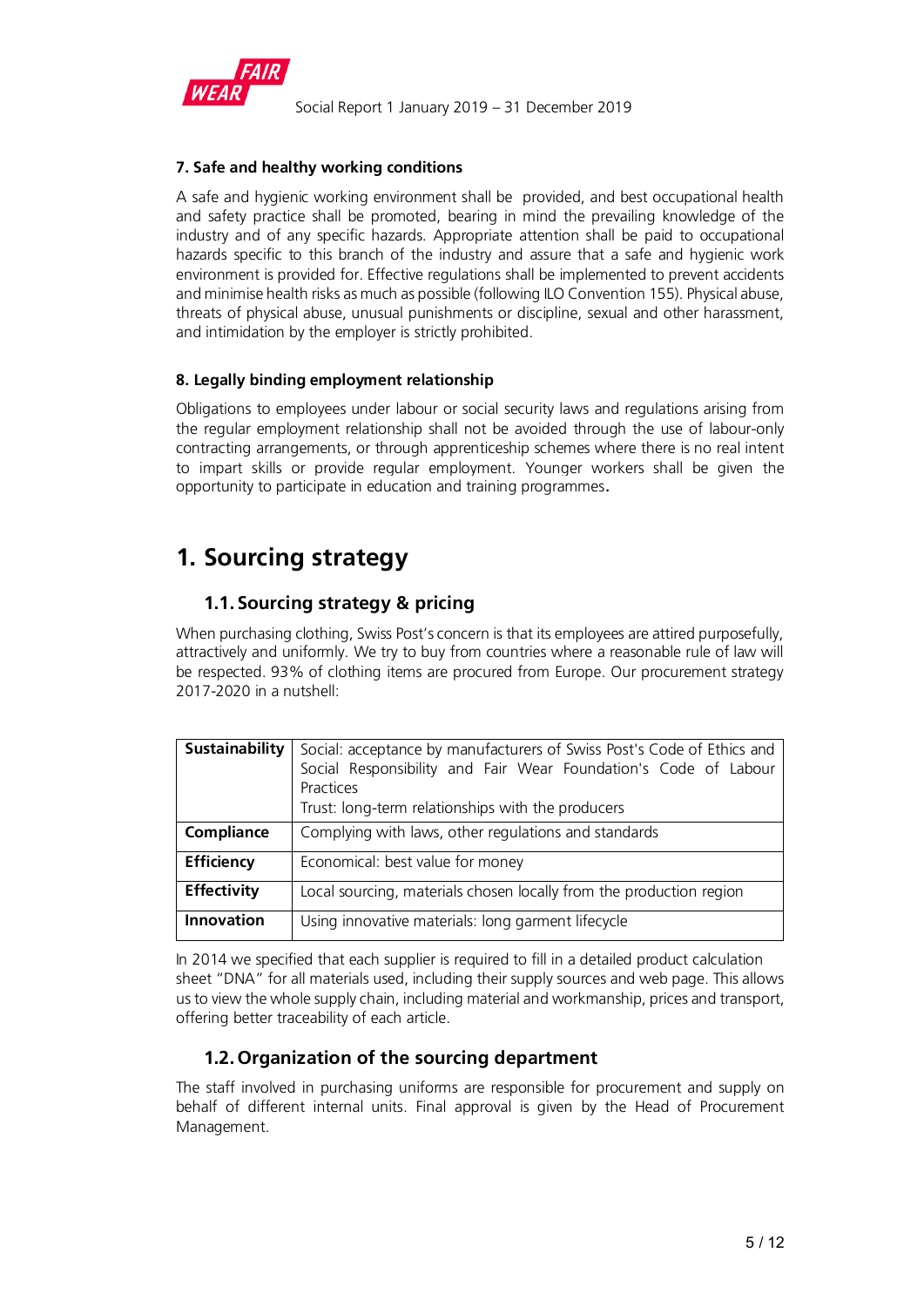

# **1.3.Production cycle**

<span id="page-5-0"></span>Swiss Post plans the production cycles on a long-term basis. In July, planned order quantities are communicated for the coming year, so that the suppliers have sufficient time to plan the production and procurement of material and to meet the delivery dates. It is between one to five deliveries required.

# <span id="page-5-1"></span>**1.4. Supplier relations**

Swiss Post attaches great importance to direct cooperation with producers. We use the following criteria for the selection of new suppliers and their sub-contractors:

- Does the supplier agree to adhere to Swiss Post's Code of Ethics and Social Responsibility as well as Fair Wear Foundation's Code of Labour Practices and does it pledge to comply with them?
- Is the producer prepared to complete the questionnaire of Swiss Post for uniform suppliers, which requires transparency about price calculations, wages and along the entire supply chain?
- Does the supplier have the required expertise, technologies and qualified staff available? Is there sufficient capacity and finances for producing the required number of units?
- Our belt supplier in Switzerland has ended its production activity so we have started to produce our belts with another Swiss supplier in Switzerland.

Our tie supplier's subcontractor in Italy has also ended its activity. We will start with a new sub-contractor after completion of the audit.

- We have produced our knitted shirts in Lithuania and Portugal.
- We have stopped working with the Better Work Jordan programme, due to small quantities and overly long planning dates.
- We have terminated the cooperation with the intermediary with its agreement of accessories in Switzerland and are working with the Italian intermediary directly.

# <span id="page-5-2"></span>**1.5. Integration monitoring activities and sourcing decisions**

As a member of Fair Wear Foundation as well as the UN Global Compact, we are committed to our corporate responsibility. Responsible procurement is embedded in Swiss Post's strategy for 2017-2020. This will be implemented in the next strategy period with further procurement categories.

Our sourcing decisions based on them are explained below:

- The new suppliers sent their SA8000 audit report or relevant documents which were approved by us.
- Within the framework of a social audit, two new suppliers received the FWF Code of Labour Practices Post (i.e. 8 ILO core labour standards).as well as Swiss Post's Code of Ethics and Social Responsibility.
- The suppliers received an order after successfully completing an audit.

Where major issues are found in a re-audit or are reported within the complaints procedure, the procurement organization urges the garment suppliers to take immediate action. Our suppliers are required to initiate continuous improvements according to FWF's CAP concept and to send us approval documents.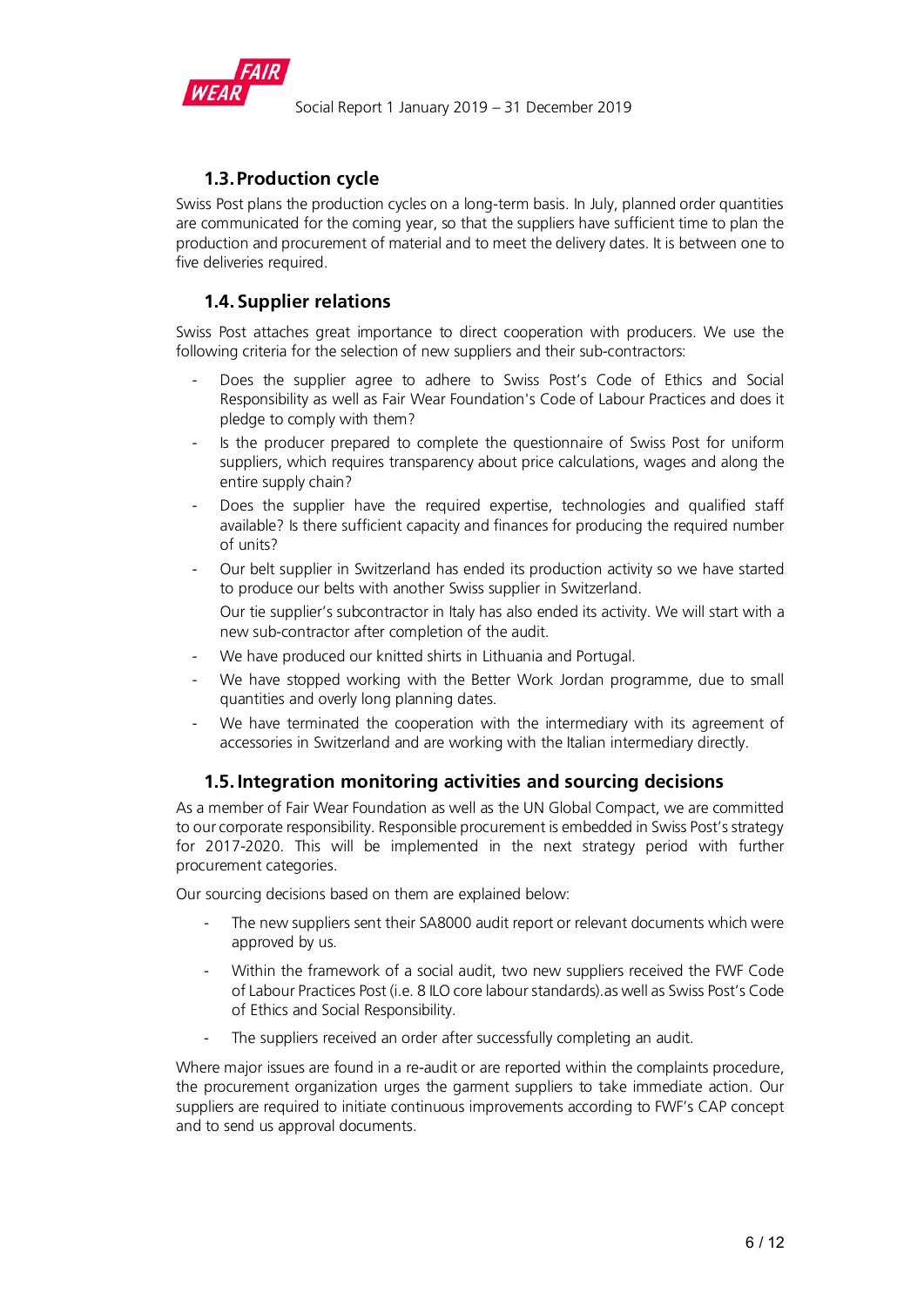

# **2. Coherent system for monitoring and remediation**

In 2019 a total of 96'525 garment items were produced by 13 suppliers in 16 factories in 9 countries for Swiss Post. Swiss Post provides its employees with 92 different types of garments in over 2,000 sizes. 93% of the uniforms were produced in Europe.



# **Audit programmes**

Apart from one supplier producing garments in Switzerland, all garment suppliers had been audited (excluding external suppliers). The audits were carried out by FWF, Sumations, Elevater, ILO/ Betterwork.

## **All manufacturers audited**

Swiss Post had already audited all of its suppliers in high-risk countries prior to joining Fair Wear Foundation. Currently, all of the procured volumes are from audited factories except one supplier which produces its goods in Switzerland. The suppliers listed below also include intermediary offices.

|                                | Production          |               |               |                     |               |               |                     |               |              |
|--------------------------------|---------------------|---------------|---------------|---------------------|---------------|---------------|---------------------|---------------|--------------|
| Product group                  | country             | Audits 2017   |               | FT 2017 visits 2017 | Audits 2018   |               | FT 2018 Audits 2019 | FT 2019       | Visits* 2019 |
| <b>Business suits</b>          | Jordan              | <b>BW/ILO</b> | <b>BW/ILO</b> |                     | <b>BW/ILO</b> | <b>BW/ILO</b> | <b>BW/ILO</b>       | <b>BW/ILO</b> |              |
|                                | Slovakia 4          |               |               |                     | CH Post       |               |                     |               |              |
| Outdoor                        | Slovakia 1          |               |               |                     | CH Post       |               |                     |               |              |
|                                | Slovakia 2          |               |               |                     | CH Post       |               |                     |               |              |
|                                | Slovakia 3          |               |               |                     | CH Post       |               |                     |               |              |
|                                | Bulgaria 1          |               |               |                     |               |               |                     |               |              |
| Casual pants                   | Bulgaria 1          |               |               |                     | <b>FWF</b>    |               |                     |               | $1*$         |
| <b>Woven Shirts</b>            | Slovakia 5          | CH Post       | CH Post       | $\overline{1}$      |               |               |                     |               | $1*$         |
|                                | Hungary             | CH Post       | CH Post       |                     | CH Post       | CH Post       |                     |               |              |
| Knitted goods                  | Portugal            |               |               |                     |               |               |                     |               | $1*$         |
|                                | Lithuania           |               |               |                     |               |               |                     |               | $1*$         |
|                                | Czech Rep.          |               |               |                     |               |               |                     |               | 1            |
| Work garments Portugal         |                     |               |               |                     |               |               |                     |               | $1*$         |
| <b>Security vests</b>          | Slovakia 3          |               |               |                     |               |               |                     |               |              |
| <b>Tie and scarves</b>         | Italy 2             |               |               |                     |               |               |                     |               | $1*$         |
|                                | Italy 1             |               |               |                     |               |               |                     |               |              |
|                                | China <sub>2</sub>  | <b>FWF</b>    |               |                     |               |               |                     |               |              |
| <b>Belts</b>                   | Switzerland 2       |               |               |                     |               |               |                     |               | $1*$         |
|                                | Switzerland 1       |               |               |                     |               |               |                     |               |              |
| Gloves                         | Bulgaria 2          | <b>FWF</b>    |               |                     |               | <b>FWF</b>    |                     |               |              |
| <b>Head wear</b>               | Poland <sub>2</sub> |               |               |                     |               |               |                     |               | $1*$         |
|                                | Poland 1            |               |               |                     |               |               |                     |               |              |
|                                | Bulgaria 2          |               |               |                     |               |               |                     |               |              |
| Visits* at intermediary office |                     | 5             | 3             | $\overline{2}$      | 7             | 3             | 3                   |               | 9            |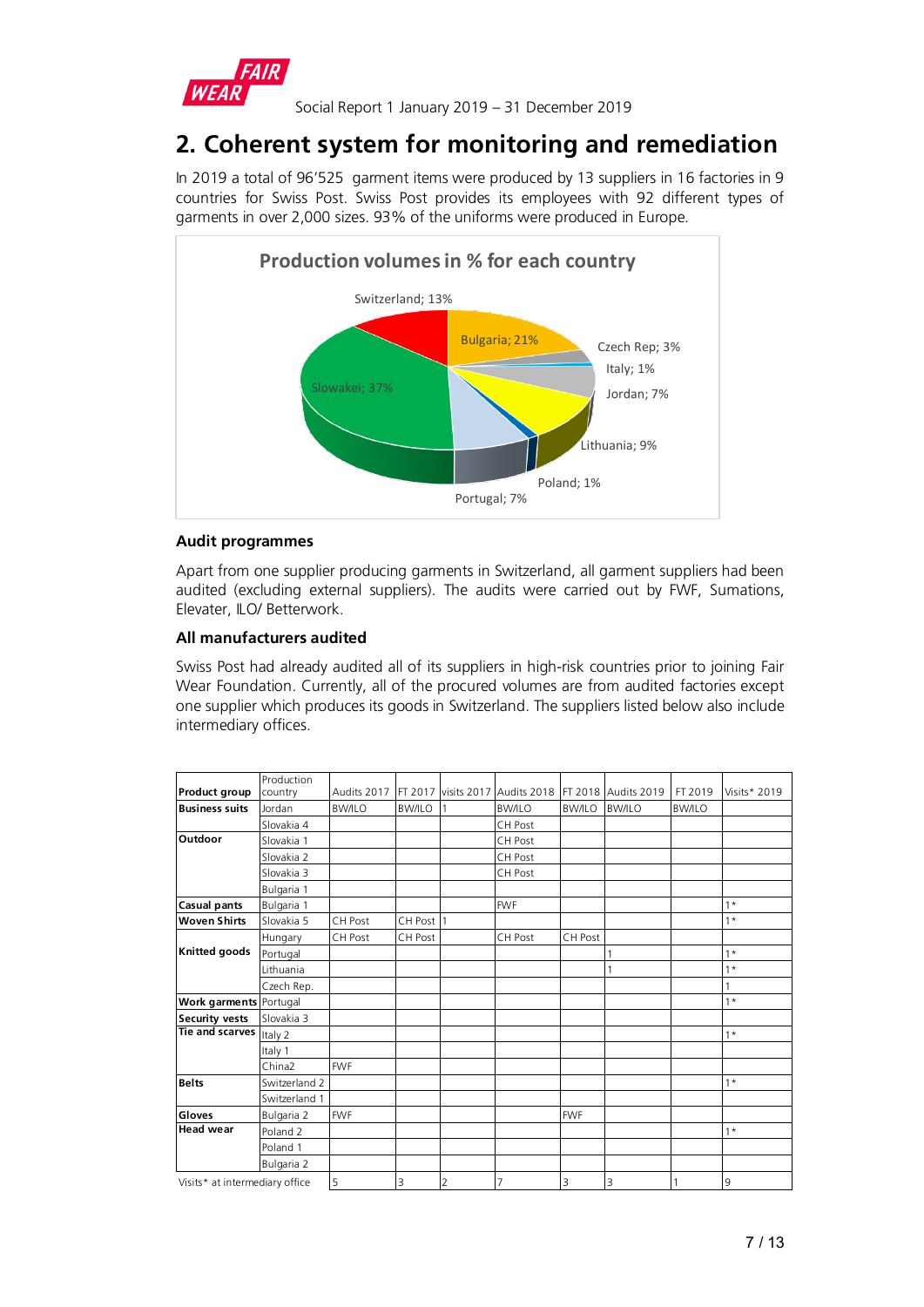

# **2.1. Factory A/Country A**

The non-compliant issues identified in the factories have largely been eliminated. Due to the fact that we have terminated our work with Jordan, we did not conclude any further corrective action plans.

|                                           | Assessment of non-<br>compliance 2019 |      |         |                                                         | Corrective Action Plan   |  |
|-------------------------------------------|---------------------------------------|------|---------|---------------------------------------------------------|--------------------------|--|
| <b>Working Policies of the FWF</b>        | Bulgaria1 Bulgaria 2 Jordan           |      |         | Working Policies of the FWF                             | Bulgaria1                |  |
| Forced labour                             |                                       |      |         | Forced labour                                           |                          |  |
| Discrimination                            |                                       |      |         | Discrimination                                          |                          |  |
| Child labour                              |                                       |      |         | Child labour                                            |                          |  |
| Freedom of association                    |                                       |      | $1*$    | Freedom of association                                  |                          |  |
| Right to collective bargaining            | $1*$                                  | $1*$ |         | Right to collective bargaining                          | $1*$                     |  |
| Living wages                              | $1*$                                  | $1*$ | pendina | Living wages                                            | partially solved pending |  |
| Adequate working hours                    |                                       |      |         | Adequate working hours                                  |                          |  |
| Occupational safety & health protection   |                                       | $1*$ | pending | Occupational safety & health protection   mostly solved |                          |  |
| Legally binding employment relationship 0 |                                       | 0    |         | Legally binding employment relationship 0               |                          |  |

|                                           | Assessment of non-<br>compliance 2019 |                             |         |                                                         | <b>Corrective Action Plan 2019</b> |               |  |  |
|-------------------------------------------|---------------------------------------|-----------------------------|---------|---------------------------------------------------------|------------------------------------|---------------|--|--|
| Working Policies of the FWF               |                                       | Bulgaria1 Bulgaria 2 Jordan |         | <b>Working Policies of the FWF</b>                      | Bulgaria1                          | Bulgaria 2    |  |  |
| Forced labour                             |                                       |                             |         | Forced labour                                           |                                    |               |  |  |
| Discrimination                            |                                       |                             |         | Discrimination                                          |                                    |               |  |  |
| Child labour                              |                                       |                             |         | Child labour                                            |                                    |               |  |  |
| Freedom of association                    |                                       |                             | $\star$ | Freedom of association                                  |                                    |               |  |  |
| Right to collective bargaining            | $1*$                                  | $1*$                        |         | Right to collective bargaining                          | $1*$                               | $1*$          |  |  |
| Living wages                              | $1*$                                  | $1*$                        | pending | Living wages                                            | partially solved pending           |               |  |  |
| Adequate working hours                    |                                       |                             |         | Adequate working hours                                  |                                    |               |  |  |
| Occupational safety & health protection   |                                       | $1*$                        | pendina | Occupational safety & health protection   mostly solved |                                    | mostly solved |  |  |
| Legally binding employment relationship 0 |                                       |                             |         | Legally binding employment relationship 0               |                                    |               |  |  |

 $0 = No$  non–compliance detected  $1*$  = Special case because country conditions/laws/planning  $0 = No$  non–compliance detected  $1*$  = Special case because country

 $1 =$  Non-compliance detected

 $1*$ = Special case because country conditions/laws/planning pending

## **Forced labour and child labour**

The audits in 2019 did not give any indication of child labour.

#### **Discrimination**

The audits in 2019 did not give any indication of discrimination.

#### **Freedom of association and the right to collective bargaining**

Swiss Post encourages the supplier's management to allow the creation of worker committees; in some countries these issues are guaranteed under existing law.

#### **Living wages**

FWF membership entails a commitment to the payment of a living wage in the production factories. Most of the producers pay their employees significantly more than the minimum wage of the respective country. We require wage data from all suppliers at the beginning of the year and compare it with wageindicator.org. We carefully accompany and review the development of the wages in all factories each year.

## **Adequate working hours**

The audits in 2019 did not give any indication of overtime.

## **Occupational safety and health protection**

Workplace security and health protection in factories are the highest priority for Swiss Post Procurement. The shortcomings related to occupational safety particularly refer to incorrectly positioned fire extinguishers, unmarked emergency exits, missing chain gloves in the cutting department, missing needle protection and missing anti-static mats at the ironing stations. Swiss Post points out deficiencies to the manufacturers, presents approaches for improvement and videos, and requests photos or other materials to document implementation. The results can be considered positive overall.

#### **Legally binding employment relationship**

100% of the workers have full insurance in all factories.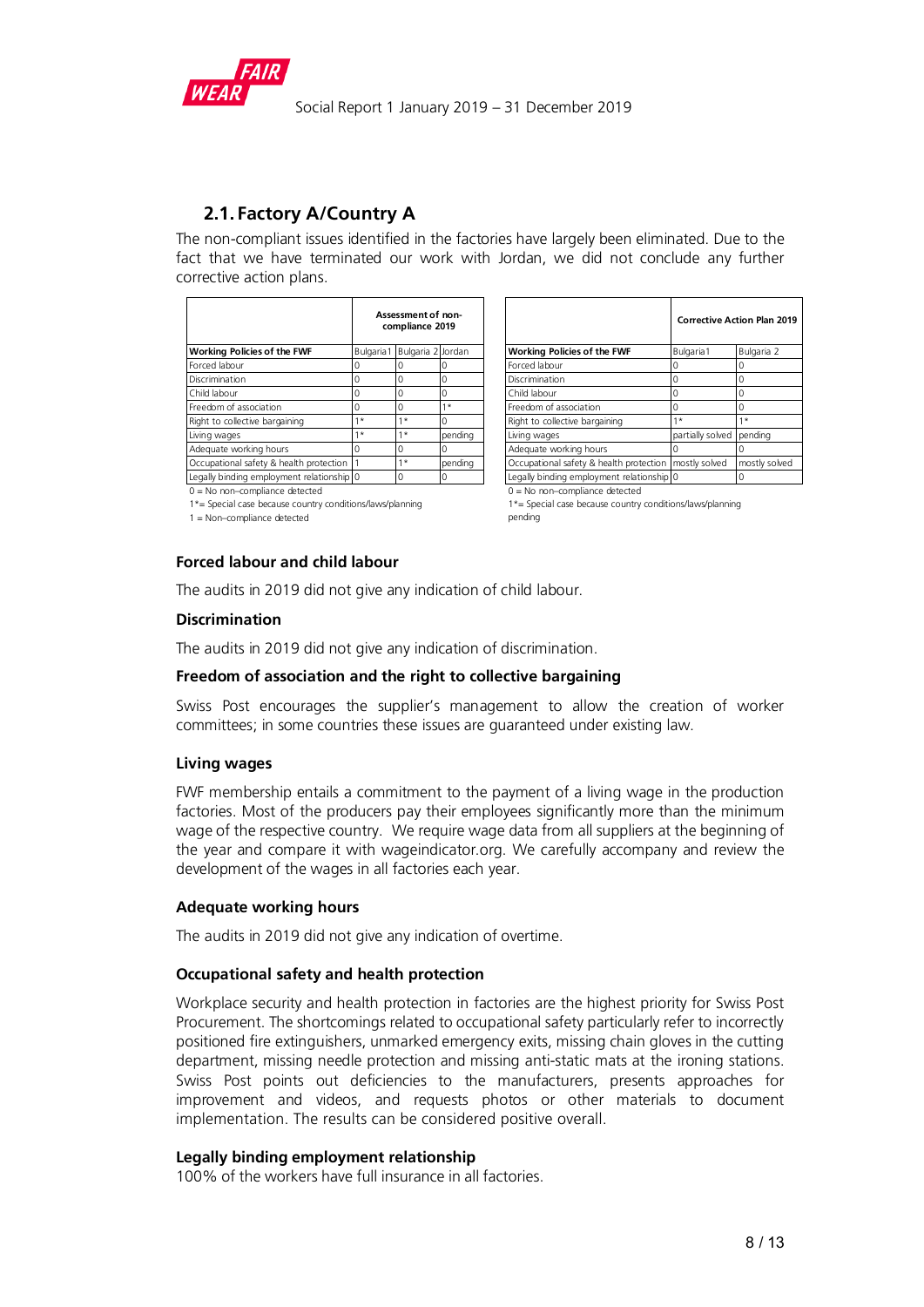

# <span id="page-8-0"></span>**2.2. Factories in eastern Europe**

# **Bulgaria 1**

The garment workers on average earn above the statutory minimum wage. Inefficient supply chain planning with communication inefficiencies occured in one order to our Bulgarian partner, which has led to under-employment in the factory.We have resolved this issue by making a compensation payment.

# **Bulgaria 2**

This is a very small factory with 22 workers. The workers interviewed state they are satisfied with their working conditions. There is no CBA or TU in the factory.

# <span id="page-8-1"></span>*2.3***. Factories in low risk countries**

Our remaining suppliers in Italy, Slovakia, Czech Republic, Portugal, Lithuania and Switzerland are family owned small and medium-sized enterprises (SMEs).

They are aware of their social responsibilities and take good care of their workers. The eight core labour standards of the ILO are embedded in the labour laws and are adhered to.

# <span id="page-8-2"></span>**2.4 External production**

In 2019, we worked with four external suppliers: two suppliers deliver very small quantities of clothing, tie pins. The other two are shoe suppliers. However, it is important to note that the supplier may change each year for one-off staff initiatives depending on supply. This also depends on whether the order is for work shoes or security shoes.

We generally know where the shoes are manufactured. As a result, we are only able to have a minor influence on the supply chain of external suppliers. All external suppliers have already completed the FWF questionnaire for external suppliers..

# <span id="page-8-3"></span>**3. Complaints handling**

The FWF Code of Labour Practices is posted in the local language at all factories where it is clearly visible for employees. In addition, employees can also find contact details on the notices, including the telephone number and e-mail address of Fair Wear Foundation, to which they can turn in the event of a complaint. So far, there have been no complaints in the factories in which Swiss Post produces clothing. There were no direct complaints in 2019, But we have received one information through Human Rights Without Frontiers regarding foreign workers who had been recruited using unrealistic promises. This issue has already been resolved with the cooperation of other FWF Swiss members.

The complaints process is defined as described:

- Fair Wear Foundation reviews the complaint and sends it to Swiss Post, which in turn initiates improvement measures in the relevant production operation.

- After successful implementation of the improvements, but also in the event that the complaint is not resolved, the complaint in question is published on the website [www.fairwear.org](http://www.fairwear.org/)

- The name of the manufacturer is not mentioned.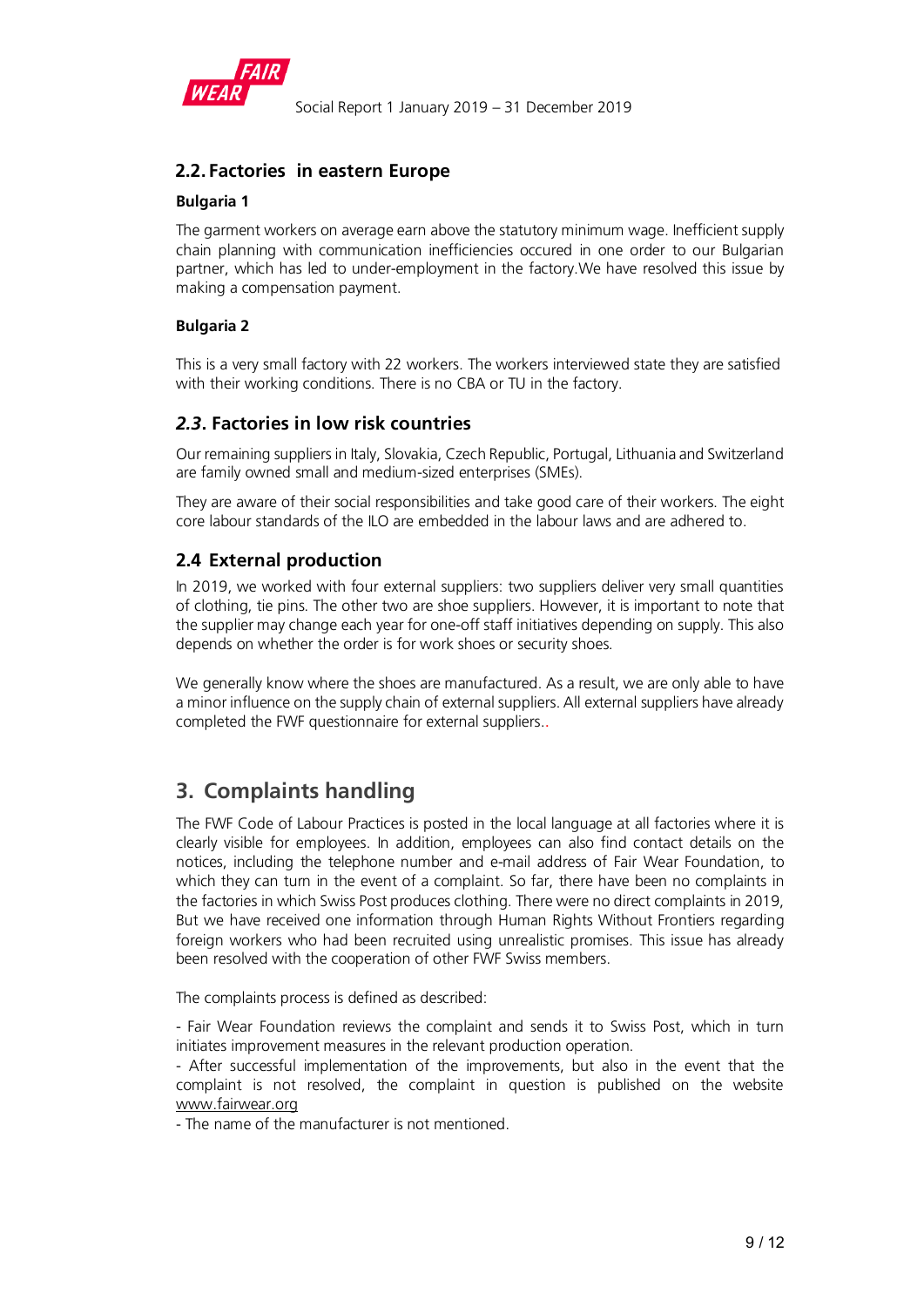

# <span id="page-9-0"></span>**4. Training and capacity building**

# <span id="page-9-1"></span>**4.1. Activities to inform staff members**

Three employees in Corporate Procurement are responsible for purchasing all Swiss Post clothing and for the Fair Wear Foundation project. As we have been a member since 2012, Fair Wear Foundation has been established as the norm for clothing procurement. Swiss Post employees were informed of Fair Wear Foundation's activities in the new 2015–2019 clothing catalogue and in the internal Swiss Post staff newspaper, intranet and on PostConnect.

# <span id="page-9-2"></span>**4.2. Activities to inform agents**

Intermediaries know the importance of Fair Wear Foundation's guidelines. As a result, Post CH Ltd is taking steps to directly contact the intermediaries' factories more often. We do not work with agencies.

# <span id="page-9-3"></span>**4.3. Activities to inform manufacturers and workers**

New production factories receive training before auditing. These efforts include the following areas:

- Swiss Post's expectations of suppliers and information about Swiss Post's Code of Ethics and Social Responsibility and its importance in their daily life

- Information on FWF (Fair Wear Foundation) work practices
- Information on health protection and workplace safety and overtime with ILO cartoons
- Communication, grievances and/or complaints mechanisms.

All these issues are checked during audits and progress is monitored with the CAPs and reaudits. Swiss Post is compiling corrective action plans on the basis of the audit results. We have been working with the factories for a long time so we are able to follow the social impact. When required, we provide them with support them via payment conditions.

# <span id="page-9-4"></span>**5. Information management**

Information about all audits and audit measures conducted by Fair Wear Foundation, the ILO's Better Work partnership programme and Swiss Post is stored both in our Fair Wear Foundation Clothing files under the year and in Swiss Post's company filing system.

All of our suppliers are obliged to send us correct information via the supplier questionnaire. All suppliers are audited and trained in three-year cycles while they are producing our goods.

# <span id="page-9-5"></span>**6. Transparency and communication**

Swiss Post is perceived as credible through transparent communication by publicizing its activities on Fair Wear Foundation. Swiss Post's CSR department informs the general public and internal departments about our FWF membership.

# <span id="page-9-6"></span>**7. Stakeholder engagement**

We are in dialogue with the ILO (International Labor Organization), BAFU (Federal Office for the Environment), SECO (State Secretariat for Economic Affairs) as well with the NGOs Brot für alle and Public Eye. We are aware of country risk reports from the FWF and also from other sources like WageIndicator and the OECD.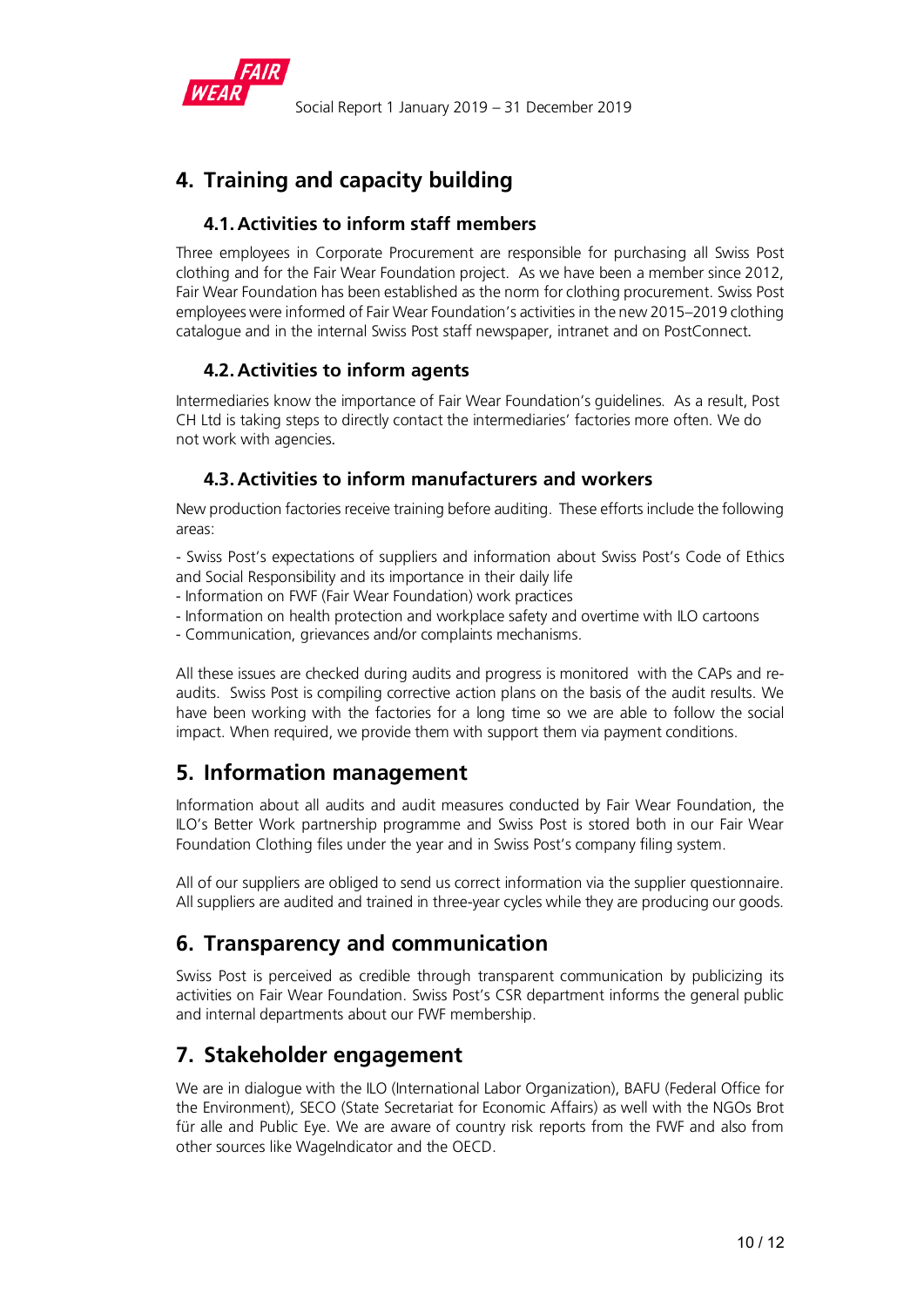

# <span id="page-10-0"></span>**8. Corporate Social Responsibility**

# **8.1 Corporate social activities**

Swiss Post lives up to its social responsibility. It is committed to addressing social issues, supports numerous foundations and charitable organizations and promotes sport and culture. It also gets involved internationally, for example by working with postal organizations in developing countries. In addition, it focuses on sustainable procurement.

Swiss Post's Corporate Responsibility Strategy can be summarized as follows: <https://www.post.ch/en/about-us/responsibility/our-priorities>

## **Society**

With its wide range of services, Swiss Post makes a significant contribution to the accessibility of all people and regions in Switzerland. It provides basic postal and payment transaction services throughout Switzerland. PostBus makes a valuable contribution to Switzerland's development and progress, as it makes outlying villages and hamlets accessible, significantly increasing the mobility of their inhabitants.

## **Pro Patria**

Pro Patria, a foundation for the support of collections to promote Swiss cultural and social work, is supported by the surcharge on the Pro Patria special stamps.

## **2 x Christmas**

2 x Christmas is a charitable campaign conducted jointly by the Swiss Red Cross (SRC), the Swiss public broadcasting organisation SRG SSR and Swiss Post. Over the Christmas period, people donate food and day-to-day necessities. Swiss Post transports them free of charge to a SRC logistics center, where they are sorted and forwarded to those in need by Swiss Post employees and SRC volunteers. In 2019, the  $2 \times$  Christmas campaign celebrated its 23rd anniversary and collected 59,376 parcels and 1,722 online parcels. The donated goods are distributed to people in need in Switzerland. Families and social institutions in eastern Europe are also supported.

## **Children and young people**

Children and young people matter a great deal to Swiss Post. For this reason, we support Pro Juventute, provide schools with free equipment, launch educational projects for young people and help Santa out with the Christmas mail.

## **Pro Juventute**

Swiss Post levies surcharges on its Pro Juventute stamps. Pro Juventute uses the revenue this generates to support children and young people, and their parents, with a wide range of services and programmes.

## **PostDoc**

Swiss Post provides schools with free age-appropriate teaching materials on the subject of communication, from kindergarten to commercial college level. PostDoc supports teaching that is interesting, varied and practical, and is tailored to cantonal curricula.

## **Santa Claus campaign**

Every year, Swiss Post receives almost 20,000 letters from children addressed to Santa Claus. Swiss Post sends these children a gift and a response in their own language.

## **PostFinance Trophy**

The PostFinance Trophy, Switzerland's largest national school ice hockey tournament, inspires young sportsmen and women.